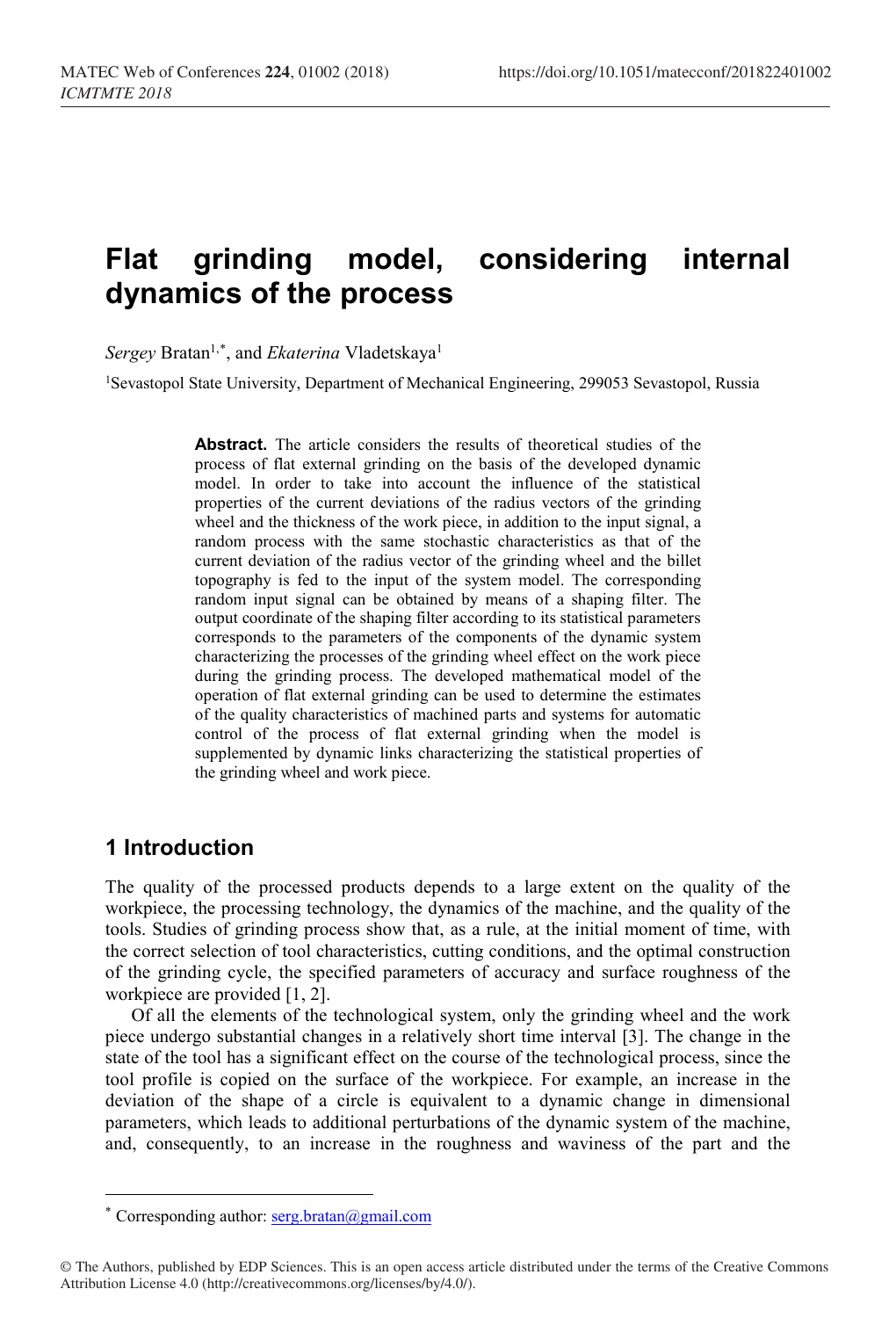formation of a defective layer on its surface [4-6]. Such changes in dimensional parameters at the end of the period of tool life may increase several times [7-10].

The presence of oscillations in deviations in the location and roughness of the surface is explained by the disturbing effects in technological processes caused by instability in the technological system. That is, the instability of the parameters of parts is determined by the impact in the process of their production on the technological system (TS) of changing external factors, some of which are unknown and not controlled during processing. This problem is especially important for finishing operations, on which the quality parameters of the finished products are finally formed and which are most sensitive to disturbing effects [11].

In modern conditions, about 15 ... 20% of finishing operations are performed by methods of flat external grinding. This determines the urgency of further improvement of such operations. The task of increasing their productivity while ensuring the stability of the required quality parameters, the geometry of the surface of the parts requires consideration of the influence of disturbing factors in the course of the finishing technological process of the operation of flat external grinding [12].

#### **2 Main text**

At present, flat external grinding is carried out using traditional methods that do not fully take into account the influence of random factors that reduce the stability of the quality indicators of manufactured products [13]. To stabilize the quality indicators, technological regimes are assigned, proceeding from unfavorable conditions, for example, the renewal of the cutting properties of a worn out grinding wheel is performed much earlier than required by its actual state. When predicting the state of the TS, traditional deterministic models of the technological process (TP) are used, using traditional cutting modes, methods of diagnostics and control [4].

At the same time, grinding processes have a complex stochastic nature, which leads to a dispersion of product quality indicators and does not allow using all the possibilities of finishing methods. Ensuring the quality and efficiency of the flat grinding operation is possible only on the basis of the development of dynamic models, taking into account and determining the parameters of the ongoing stochastic processes, which is the goal of this paper [5].

Accounting for changes and assessing the impact of disturbing factors on the technological process requires the construction of a mathematical description. This description should include dynamic models of the technological process and the corresponding mathematical models of the disturbing factors.

The dynamics of the process of flat external grinding is most fully reflected by the normal grinding force. The composition of such a force includes its average value and the components caused by the residual unbalance of the grinding wheel, as well as shape deviations of the tool and workpiece in the zone of their interaction.

The purpose of this article is to develop a mathematical model of a flat grinding operation that takes into account the internal dynamics of the process.

Fig. 1 shows an equivalent scheme of the dynamic system of a flat grinding machine.

The value of the average normal grinding force depends on the average values of the relationship between the center of the grinding wheel and the surface of the workpiece and is determined by technological regimes and parameters of rigidity  $c_1$  and  $c_3$  processing. In turn, it determines the average value of the movements of the elastic system of the machine, which can be determined and taken into account at the stage of development of the technological process.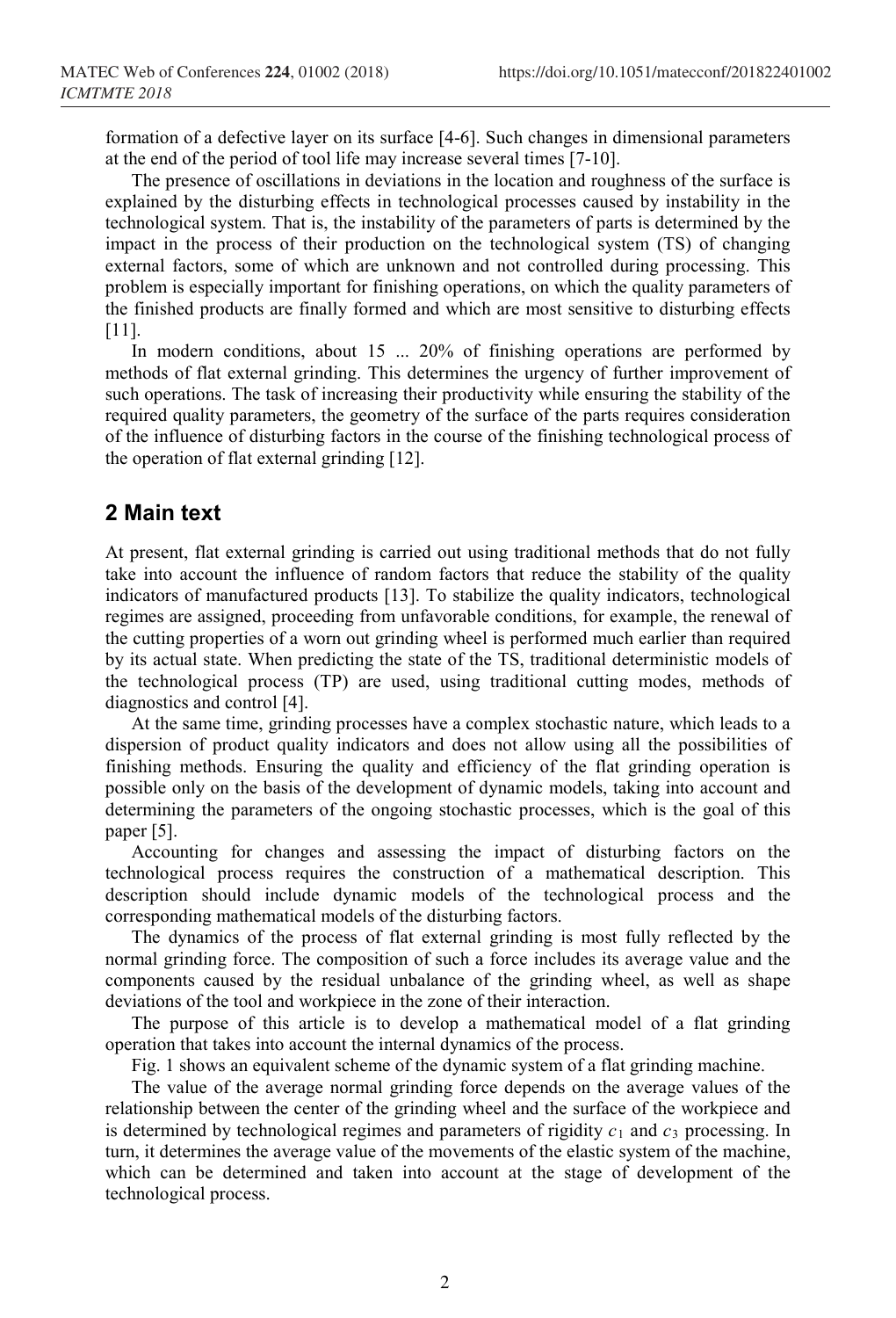

**Fig. 1.** Equivalent scheme of surface grinding machine dynamic system.

The components caused by the dynamic imbalance effects and shape deviations of the grinding wheel and workpiece lead to corresponding deviations from the nominal (projected) technological treatment regime and, consequently, to deviations in the quality of the treated surface.

With the use of the d'Alembert principle, taking into account the fact that the workpiece is rigidly fixed, the model of dynamics of the process of flat external grinding is presented in the form:

$$
m_1\ddot{x} + h_1\dot{x} + c_1x = h_3(\dot{L} + \dot{R} - \dot{x}) + c_3(L + R - x) - c_1s - h_1\dot{s}, \qquad (1)
$$

where (in accordance with Fig. 1)  $m_1$  - is the reduced mass of the grinding wheel and the grinding head;  $h_1$  - reduced coefficient of damping of the grinding wheel;  $c_1$  - reduced rigidity of the grinding wheel and grinding head;  $h_3$  - damping of the contact area of the grinding wheel with the workpiece;  $c_3$  - the stiffness of the contact zone of the grinding wheel with the workpiece; *L* - thickness of the workpiece (distance from the table to the surface of the workpiece);  $R$  - radius of the grinding wheel towards the workpiece;  $x -$  is the distance from the basic surface to the center of rotation of the circle; *S* - distance due to movement.

If there is no imbalance, when the center of rotation coincides with the center of mass, and the thickness of the part *L* and the radius of the grinding wheel *R* have deviations from the nominal values, i.e.  $S = S_0 + \Delta S$ ,  $L = L_0 + \Delta L$ ,  $R = R_0 + \Delta R$ , the position of the grinding wheel also differs from the nominal value  $x_0$ , i.e.,  $x = x_0 + \Delta x$  and relation (1) takes the form:

$$
m_1(\ddot{x}_0 + \Delta \ddot{x}) + h_1(\dot{x}_0 + \Delta \dot{x}) + c_1(x_0 + \Delta x) = h_3(\dot{L}_0 + \Delta \dot{L} + \dot{R}_0 + \Delta \dot{R} - \dot{x}_0 - \Delta \dot{x}) + + c_3(L_0 + \Delta L + R_0 + \Delta R - x_0 - \Delta x) - c_1(s_0 + \Delta s) - h_1(\dot{s}_0 + \Delta \dot{s})
$$
\n(2)

Taking into account the substitution  $\Delta x = 0$ ,  $\Delta L = 0$ ,  $\Delta R = 0$ ,  $\Delta s = 0$  the following expression is obtained in relation (2):

$$
m_1\ddot{x}_0 + h_1\dot{x}_0 + c_1x_0 = h_3(\dot{L}_0 + \dot{R}_0 - \dot{x}_0) + c_3(L_0 + R_0 - x_0) - c_1s_0 - h_1\dot{s}_0
$$
\n(3)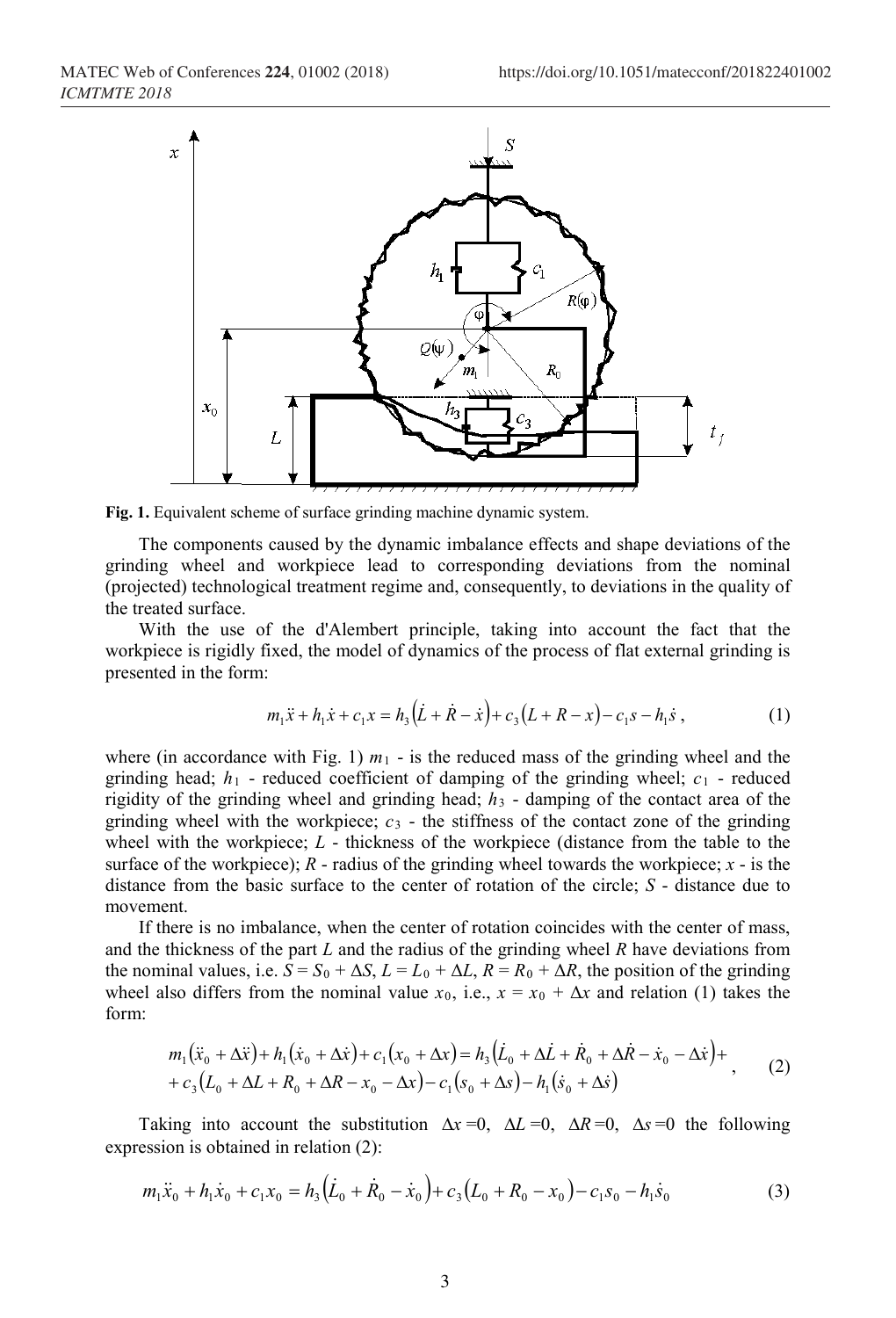Writing the difference between expressions (2) and (3), we construct the equation of motion of the center of the grinding wheel in the deviations:

$$
m_1 \Delta \ddot{x} + h_1 \Delta \dot{x} + c_1 \Delta x = h_3 \left( \Delta \dot{L} + \Delta \dot{R} - \Delta \dot{x} \right) + c_3 \left( \Delta L + \Delta R - \Delta x \right) - c_1 \Delta s - h_1 \Delta \dot{s} \tag{4}
$$

If the rotation of the grinding wheel is not carried out around the center of mass, then a force appears that characterizes the effect of the imbalance.

 $\mathcal{L}$ 

Taking into account the imbalance  $O(t)$ , equality (4) takes the form:

$$
m_1 \Delta \ddot{x} + h_1 \Delta \dot{x} + c_1 \Delta x = h_3 \left( \Delta \dot{L} + \Delta \dot{R} - \Delta \dot{x} \right) + c_3 \left( \Delta L + \Delta R - \Delta x \right) -
$$
  
- c<sub>1</sub> \Delta s - h<sub>1</sub> \Delta \dot{s} + Q(t). (5)

Rewriting expression (5) in Laplace images, we obtain:

$$
m_1 p^2 \Delta x + h_1 p \Delta x + c_1 \Delta x = h_3 (p \Delta L + p \Delta R - p \Delta x) +
$$
  
+ 
$$
c_3 (\Delta L + \Delta R - \Delta x) - c_1 \Delta s - h_1 p \Delta s + Q(p),
$$
 (6)

 $Q(p)$  – the corresponding form of expression (6). The force caused by the imbalance is:

$$
Q = P_{\text{max}} \cdot \sin(\omega t + \varphi_0) = \frac{P_{\text{max}} \cdot T_2}{1 + T_2^2 p^2} \cdot [T_2 p \sin \varphi_0 + \cos \varphi_0],
$$
 (7)

where  $T_2 = 1/\omega$ ;  $\omega$  – rotational speed of the grinding wheel;  $\varphi_0$  – the angle of the initial unbalance position relative to the point of contact with the workpiece.

It can be noted that the second factor of expression (7) in the simulation is responsible for the phase shift of the harmonic oscillations characterizing the effect of the imbalance effect of the grinding wheel corresponding to its initial position relative to the contact point.

The equation in the deviations in the operator form is written in the following form:

$$
dx = \frac{h_3 \, pdL + h_3 \, pdR + c_3 dL + c_3 dR - c_1 ds - h_1 \, pds + Q}{m_1 \, p^2 + h_1 \, p + h_3 \, p + c_1 + c_3}.
$$
\n<sup>(8)</sup>

To analyze the influence of the deviation of the radius of the grinding wheel, the movement of the grinding head and the grinding wheel, the deviation of the thickness of the part and the imbalance, it is necessary to isolate the corresponding terms in equation (8)

$$
dx = \frac{(h_3 p + c_3) dL + (h_3 p + c_3) dR - (h_1 p + c_1) ds}{m_1 p^2 + h_1 p + h_3 p + c_1 + c_3} + \frac{Q}{m_1 p^2 + h_1 p + h_3 p + c_1 + c_3}
$$
\n(9)

which corresponds to the one shown in Fig. 2 functional diagram.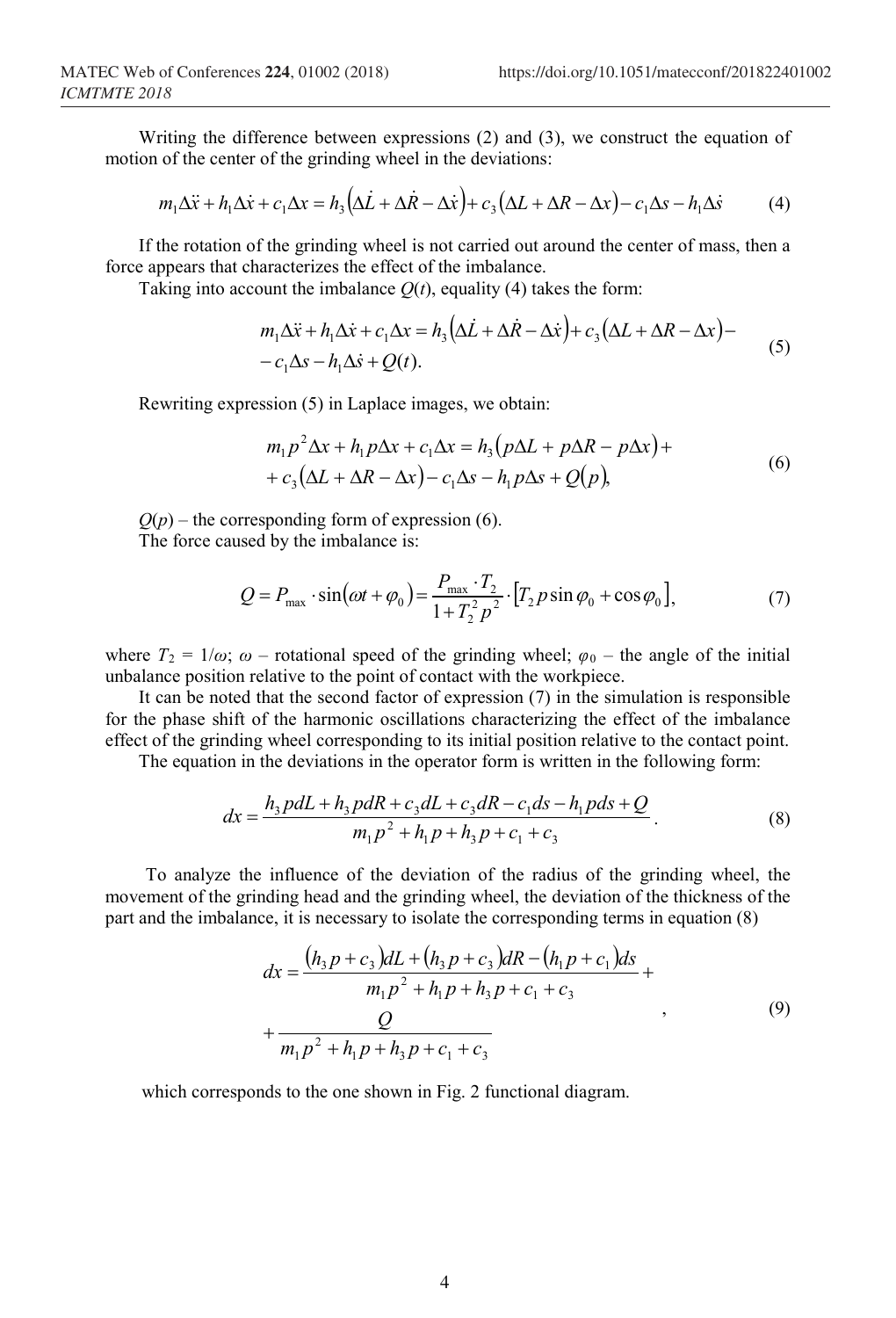

**Fig. 2.** Functional diagram of the dynamics of the process of flat external grinding.

Expression (9) allows us to present the following equity impacts of deviations from the design treatment regime in the deviation of the actual depth of cut *Δtf:*

− the influence of the deviation of the vertical feed of the grinding wheel *ΔS* from the nominal value *S*<sup>0</sup>

$$
W_{ds} = \frac{-c_1 - h_1 p}{m_1 p^2 + (h_1 + h_3) p + c_1 + c_3};
$$
\n(10)

− the influence of the deviation of the shape of the grinding wheel *ΔR* from the nominal value  $R_0$ 

$$
W_{dR} = \frac{h_3 p + c_3}{m_1 p^2 + (h_1 + h_3)p + c_1 + c_3};
$$
\n(11)

− the influence of the deviation of the thickness of the workpiece *ΔL* from the nominal value *L0*

$$
W_{dL} = \frac{h_3 p + c_3}{m_1 p^2 + (h_1 + h_3)p + c_1 + c_3};
$$
\n(12)

− influence of imbalance

$$
W_Q = \frac{P_{\text{max}} \cdot T_2}{1 + T_2^2 p^2} \cdot \frac{[T_2 p \sin \varphi_0 + \cos \varphi_0]}{m_1 p^2 + (h_1 + h_3) p + c_1 + c_3}.
$$
 (13)

Relations (10) ... (13) can serve to develop a system of automatic stabilization of the depth of grinding.

When modeling the grinding process, it is necessary to obtain model data on the deviation of the radius of the grinding wheel from the nominal value. To solve such a problem it is necessary to develop a description of an equivalent dynamic link that converts a standard signal in the form of Gaussian white noise to a random process.

In order to take into account the influence of the statistical properties of the current deviations of the radius vectors of the grinding wheel and the thickness of the workpiece, in addition to the input signal, a random process with the same stochastic characteristics as for the current deviation of the radius vector of the grinding wheel and the workpiece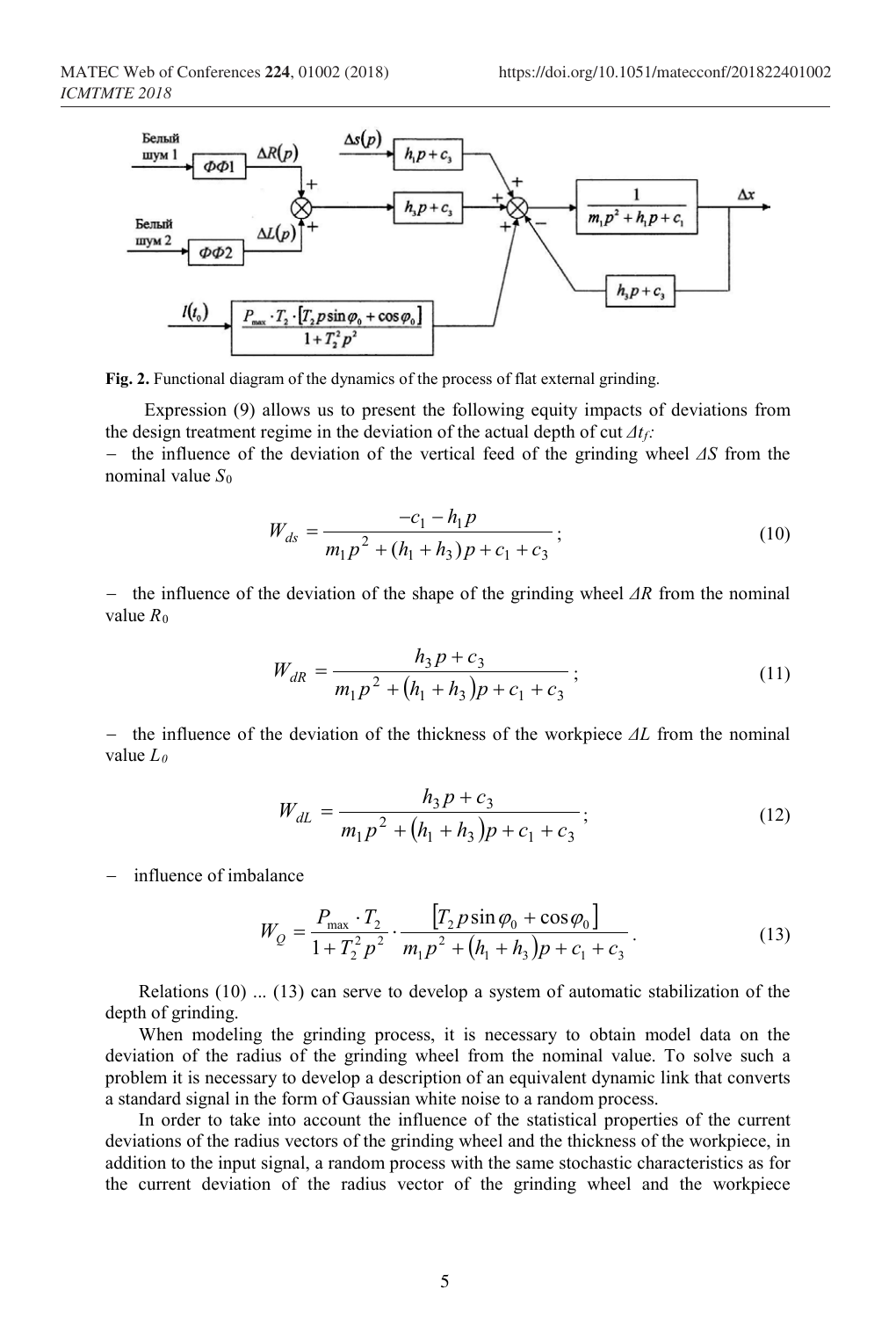topography. The corresponding random input signal can be obtained using a shaping filter [3, 4].

The principle of obtaining a random process with given parameters - the spectral characteristic (correlation function) is illustrated by the scheme (Fig. 3).



**Fig. 3.** Scheme of obtaining the noise with given parameters using a shaping filter.

The output coordinate of the shaping filter according to its statistical parameters corresponds to the parameters of the components of the dynamic system that characterizes the processes of the impact of the grinding wheel on the workpiece during grinding. For the settings of the forming filter, the results of statistical processing of profilograms of the working surface of the grinding wheel are required.

# **3 Conclusion**

The developed mathematical model of the operation of flat external grinding can be used to determine the evaluation of the quality characteristics of machined parts and systems for automatic control of the process of flat external grinding when the model is supplemented by dynamic links that characterize the statistical properties of the grinding wheel and workpiece.

### **References**

- 1. Lobanov D.V. *Stress-strain state of hard-alloy cutting elements with diamond sharpening,* Science Vector of Toliati state university. v. **3-1 (33-1)**, pp. 85-91 (2015).
- 2. Lobanov D.V. *A technique for predicting the damage of a hard alloy when sharpening a tool for processing nonmetallic composites,* Actual problems in mechanical engineering. **v.1-2**, pp. 78-84 (2018).
- 3. Soler Ia.I. *Modeling of thermal physics of flat grinding.* Problems of mechanical engineering and reliability of machinery, **v. 5**, pp. 56-62 (2005).
- 4. Bratan S.M. *Automatic control of machining processes* (Vuzovskiy uchebnik, Moscow, 2017).
- 5. Bratan S.M. *Improving the quality of parts when grinding in floating workshops*  (Vuzovskiy uchebnik, Moscow, 2018).
- 6. Bratan S.M. *Synthesis of the Kalman-Bussy filter for estimating the state of the grinding operation,* Modern directions and prospects for the development of processing technology and equipment in engineering. FSFI HE «SevGU», pp. 87-91 (2015).
- 7. Vladeckaja E.A. *Ensuring the quality of grinding by reducing external disturbances in a floating workshop.* Fundamental and applied problems of technology and technology. **v. 6 (314)**, pp.88-103 (2015).
- 8. Vladeckaya E.A. *Development of a shaping filter that simulates the dynamics of sea waves in a floating repair shop,* J. Sci. Instrument Making and Transport, **v.150**, pp. 36-40 (2014).